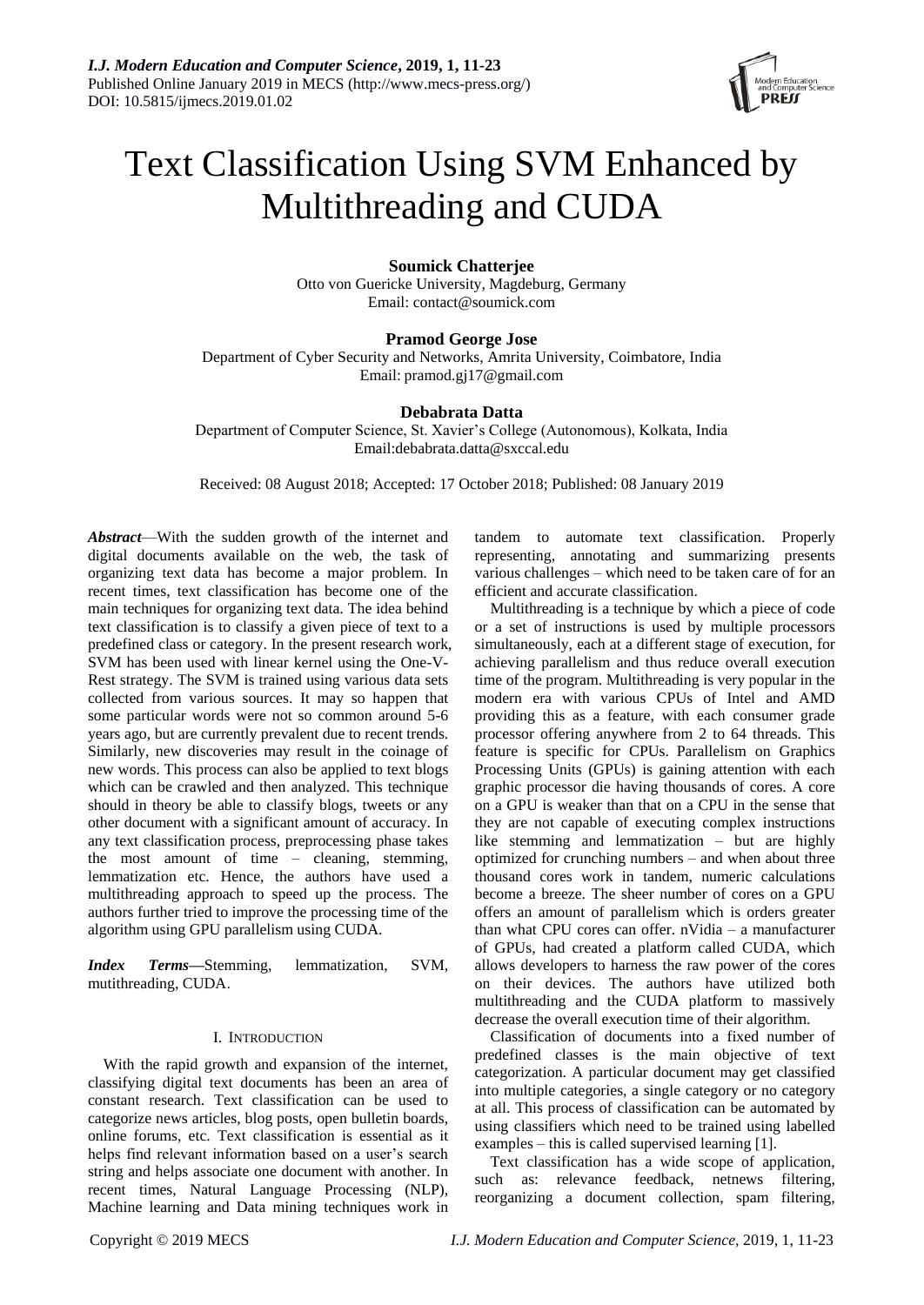language identification, readability assessment, sentiment analysis etc. Text classification can be used in the field of business decision making, medicine and so on.

#### II. RELATED WORK

For the purpose of text classification [2], a lot of different methodologies are used as depicted in [3,4]. Naive Bayes classifier [5], k-nearest neighbor algorithms, Decision trees such as ID3 or C4.5, Artificial neural networks etc. being some of the approaches used. The authors have chosen Support Vector Machine (SVM) for this implementation. SVM by nature is binary classifier, and for classifying text into N-number of classes, special strategies needs to be used to make SVM work like an Nclass classifier. SVMs are often referred to as universal classifiers in the literature. This is especially because, by the use of an appropriate kernel function, SVMs can be used to learn polynomial classifiers, radial basic function networks and many more. SVMs have a striking property that their ability to learn is unrelated to the dimensionality of the feature space. This allows generalizing data even in the presence of many features. Text documents have numerous features and since SVMs use overfitting protection, which does not particularly depend on the number of features, they have the potential to perform well in such situations. A document vector, representing a particular document would essentially be a sparse vector. Kivinen et. al. [6] have provided evidence that additive algorithms, which share a similar inductive bias like SVMs are suitable for solving problems related to sparse instances [1].

While some classification algorithms naturally permit the use of more than two classes, others are by nature binary algorithms (allows classifying into two classes); like SVM; these can, however, be turned into multinomial classifiers by a variety of strategies [15]. If there are N different classes, One-vs-Rest (OVR) type of classifier will train one classifier per class in total N different binary classifiers. For the i<sup>th</sup> classifier, let the positive examples be all the points in class I (i.e. all the labels which has class i as its label), and let the negative examples be all the points not in class i. Let  $f_i$  be the i<sup>th</sup> classifier [15]. Making decisions means applying all classifiers to an unseen sample x and predicting the label i for which the corresponding classifier reports the highest confidence score:

## $f(x) = arg max f_i(x)$ , where 'i' varies from 0 to N

Although this strategy is popular, it is a heuristic that suffers from several problems. At first, the scale of the confidence values may differ between the binary classifiers. Moreover, even if the class distribution is balanced in the training set, the binary classification learners see unbalanced distributions because typically the set of negatives they see is much larger than the set of positives [16].

Another type of classification approach is One-vs-One (OVO) which is also known as all-pairs or All-vs-All classification. After building (N(N−1))/2 classifiers, one classifier to distinguish each pair of classes i and j. Each receives the samples of a pair of classes from the original training set, and must learn to distinguish these two classes [16]. Let  $f_{ii}$  be the classifier where class i were positive examples and class j were negative [15]. At prediction time, a voting scheme is applied: all (N(N−1))/2 classifiers are applied to an unseen sample and the class that got the highest number of " $+1$ " predictions gets predicted by the combined classifier.

$$
f(x) = \arg \max I \quad (\sum j f_{ij}(x)).
$$

This is much less sensitive to the problems of imbalanced datasets but is much more computationally expensive and some regions of its input space may receive the same number of votes.

Viewed naively, OVO seems faster and more memory efficient. It requires  $O(N^2)$  classifiers instead of  $O(N)$ , but each classifier is, on average much smaller. If the time to build a classifier is super linear in the number of data points, OVO is a better choice.

#### III. PROPOSED ALGORITHM

The proposed algorithm, as discussed in this paper has two major segments, viz., training and classification.

- *A Algorithm: Training*
- 1. Collect labeled dataset
- 2. Create the following empty arrays:
	- a. 2D array, named data, to store the resultant cleaned, tokenized documents
	- b. 1D array, named label, to store labels corresponding to each document.
	- c. 1D array, named uniqueLabels, to store the unique labels present in the dataset
- 3. For each document present in the dataset, do the following:
	- a. Convert the document to lower case
	- b. Tokenize the lower case document and generate the wordset
	- c. Remove the following from the wordset:
	- i. Punctuations
	- ii. Stopwords
	- iii. Custom stopwords based on training dataset (if required)
	- iv. Custom elements, such as numbers, roman numerals etc. as per requirement based on training dataset
	- d. For each word present in the wordset, do the following:
		- i. Tag the word with its corresponding parts of speech tag
		- ii. Perform stemming by finding out morphological root of the word using the parts of speech tag as one of the parameters
	- iii. Perform lemmatization on the stemmed word to generate clean word.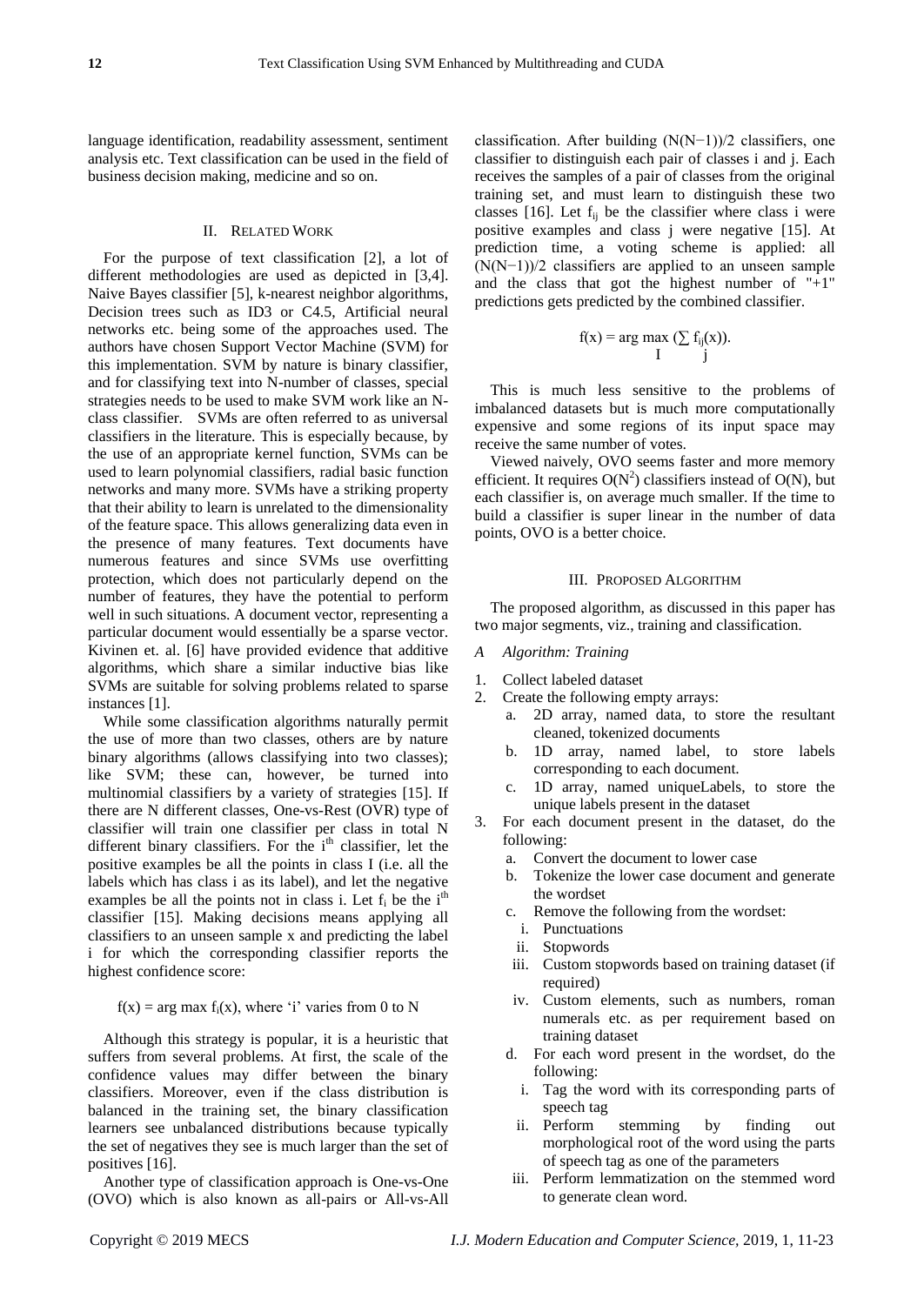- iv. Add the cleaned word to the cleaned wordset
- e. Add the cleaned wordset to data array
- f. If the label of the current document is not present in the uniqueLabels array, then add it.
- g. Find out the index of the label of the current document in the uniqueLabels array and add that index to the label array. In this way, it is ensured that labels are represented in a numerical format.
- 4. Save the uniqueLabels array to disk for the classification phase.
- 5. Create a hashtable, named vocabulary, to store all the unique words present in all the documents.
- 6. Create the following arrays, for CSR Matrix generation:
	- a. 1D array, named indices, which stores the index of the current word in the vocabulary. This will store all the indices of the words present in all the documents one after the other.
	- b. 1D array, named indPtr, to store the index pointers, which indicates the beginning and end of each document in the indices array. Initialize it by adding 0 to indicate the beginning of the first document.
- 7. For each cleaned wordset in the data array:
- a. For each word present in the current wordset:
	- i. Check whether the current word is absent in the vocabulary hashtable. If yes, then calculate the current length of the vocabulary hashtable, which will be used to represent this word numerically. Then, using this word as key and this numeric value as value, form the  $\langle key$ value> pair and add it to the vocabulary hashtable.
	- ii. Use the word as key to obtain the corresponding value from the vocabulary hastable and add it to the indices array.
	- b. Calculate the current length of the indices array and store it to the indPtr array to mark the ending of the current and beginning of the next document.
- 8. Save the vocabulary hashtable to disk to use it during the classification phase.
- 9. Generate the CSR Matrix using the indices, indPtr as parameters along with a special array which contains all ones and of the same length as the indices array, to denote that each of those words whose indices are stored have been encountered once in the document.
- 10. Calculate the Term Frequency Inverse Document Frequency using the CSR Matrix as parameter and generate TFIDF Transformed CSR Matrix.
- 11. Train the SVM with Linear kernel using the Transformed CSR Matrix. As Linear SVM is a binary classifier, and here a multiclass classification is required, One-Vs-Rest (OVR or OVA) strategy is used for reducing the problem of multiclass classification to multiple binary classification problems.
- 12. Save the trained classifier to disk for the classification phase.
- *B. Algorithm: Classification*
- 1. Collect test dataset. This dataset may or may not contain labels. If labels are present, it then can be used to test the accuracy of the classifier. In this implementation, labeled dataset is used for testing purposes.
- 2. Create the following empty arrays:
	- a. 2D array, named testData, to store the resultant cleaned, tokenized test documents
	- b. 1D array, named testLabel, to store labels corresponding to each test document.
- 3. Fetch the uniqueLabels array from disk, generated during the training process.
- 4. For each document present in the test dataset, do the following:
	- a. Convert the document to lower case
	- b. Tokenize the lower case document and generate the wordset
	- c. Remove the following from the wordset:
	- i. Punctuations
	- ii. Stopwords
	- iii. Custom stopwords based on training dataset (if required)
	- iv. Custom elements, such as numbers, roman numerals etc. as per requirement based on training dataset
	- d. For each word present in the wordset, do the following:
		- i. Tag the word with its corresponding parts of speech tag
		- ii. Perform stemming by finding out morphological root of the word using the parts of speech tag as one of the parameters
	- iii. Perform lemmatization on the stemmed word to generate clean word.
	- iv. Add the cleaned word to the cleaned wordset
	- e. Add the cleaned wordset to testData array
	- f. Find out the index of the label of the current document in the uniqueLabels array and add that index to the testLabel array. In this way, accuracy of the classifier can be checked at the end of classification phase by comparing labels present in the testLabel array with the predicted labels.
- 5. Fetch vocabulary hashtable from disk, generated during training phase.
- 6. Create the following arrays, for CSR Matrix generation:
	- a. 1D array, named indicesTest, which stores the index of the current word in the vocabulary. This will store all the indices of the words present in all the test documents one after the other.
	- b. 1D array, named indptrTest, to store the index pointers, which indicates the beginning and end of each test document in the indicesTest array. Initialize it by adding 0 to indicate the beginning of the first test document.
- 7. For each cleaned wordset in the testData array:
	- a. For each word present in the current wordset: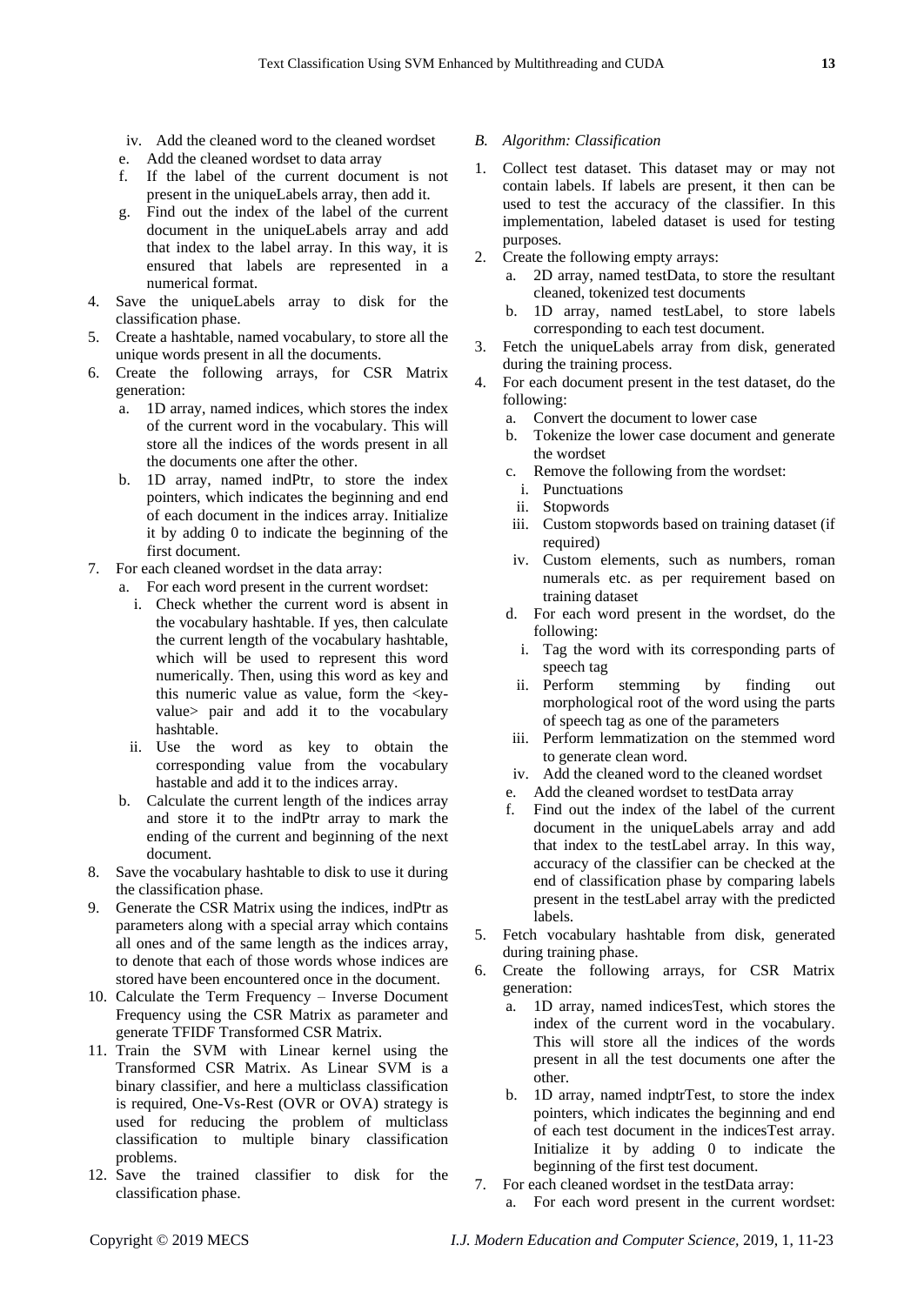- i. Check whether the current word is present in the vocabulary hashtable. If yes, use the word as key to obtain the corresponding value from the vocabulary hastable and add it to the indicesTest array.
- b. Calculate the current length of the indicesTest array and store it to the indptrTest array to mark the ending of the current and beginning of the next test document.
- 8. Generate the CSR Matrix using the indicesTest, indptrTest as parameters along with a special array which contains all ones and of the same length as the indicesTest array, to denote that each of those words whose indices are stored have been encountered once in the test document. During this, the dimensions of the matrix should be equal to [length of testData array, length of vocabulary hashtable], to make the number of features used during training and classification phases the same.
- 9. Calculate the Term Frequency Inverse Document Frequency using the CSR Matrix as parameter and generate TFIDF Transformed CSR Matrix.
- 10. Fetch the classifier from disk, generated after the training phase.
- 11. Use the classifier to predict labels for each test document, using the Transformed CSR Matrix as parameter.
- 12. Compare the predicted labels with the labels present in the testLabels array to calculate the accuracy of the classifier.

The algorithm which is discussed before has various components as depicted below:

# *1) Pre-processing*

Before the documents can be used in the algorithm, some preprocessing is required. First, the documents need to be converted into lower case. This is done so that words like "Test" and "test" are treated as the same word. Next, the document is tokenized to generate the wordset, so that each word, punctuation, numbers can be identified separately. For this, word\_tokenize() method of ntlk.tokenize module is used. As opposed to this, had string.split() method, based on spaces, been used, the string, "Welcome, Hello World!" would have resulted in 3 tokens, viz., "Welcome," , "Hello" and "World!" which does not serve the purpose. word\_tokenize() would result in 5 tokens, viz., "Welcome", ",", "Hello", "World" and "!" from which each word, punctuation can be identified separately.

Now, punctuations need to be removed from the wordset as they are useless during classification. Next, stopwords need to be removed from the wordset. Some extremely common words which would appear to be of little value in helping select documents matching a user need are excluded from the vocabulary entirely. These words are called stop words [17]. Custom stopwords can also be removed if the dataset demands for it. For example, words like "volume", "edition", "part", etc. can also be treated as stop words in the context of book name

classification as they possess no actual benefit to the classification process.

# *2) Stemming and Lemmatization*

In linguistic morphology and information retrieval, stemming is the process of reducing inflected (or sometimes derived) words to their word stem, base or root form—generally a written word form. The stem need not be identical to the morphological root of the word; it is usually sufficient that related words map to the same stem, even if this stem is not in itself a valid root.

For grammatical reasons, documents are going to use different forms of a word, such as organize, organizes, and organizing. Additionally, there are families of derivationally related words with similar meanings, such as democracy, democratic, and democratization. In many situations, it seems as if it would be useful for a search for one of these words to return documents that contain another word in the set.

The goal of both stemming and lemmatization is to reduce inflectional forms and sometimes derivationally related forms of a word to a common base form.

Stemming usually refers to a crude heuristic process that chops off the ends of words in the hope of achieving this goal correctly most of the time, and often includes the removal of derivational affixes. Lemmatization usually refers to doing things properly with the use of a vocabulary and morphological analysis of words, normally aiming to remove inflectional endings only and to return the base or dictionary form of a word, which is known as the lemma. If confronted with the token saw, stemming might return just 's', whereas lemmatization would attempt to return either see or saw depending on whether the use of the token was as a verb or a noun. The two may also differ in that stemming most commonly collapses derivationally related words, whereas lemmatization commonly only collapses the different inflectional forms of a lemma [19].

#### *3) Bag-of-words Representation*

The bag-of-words model is a simplifying representation used in natural language processing and information retrieval (IR). In this model, a text (such as a sentence or a document) is represented as the bag (multiset) of its words, disregarding grammar and even word order but keeping multiplicity [21]. The bag-ofwords model is commonly used in methods of document classification where the (frequency of) occurrence of each word is used as a feature for training a classifier.

For example, two simple text documents are considered here:

1. John likes to watch movies. Mary likes movies too.

2. John also likes to watch football games.

]

Based on these documents, vocabulary (i.e. list of words) can be constructed as:  $\lceil$ 

 "John", "likes", "to", "watch", "movies", "also", "football", "games", "Mary", "too"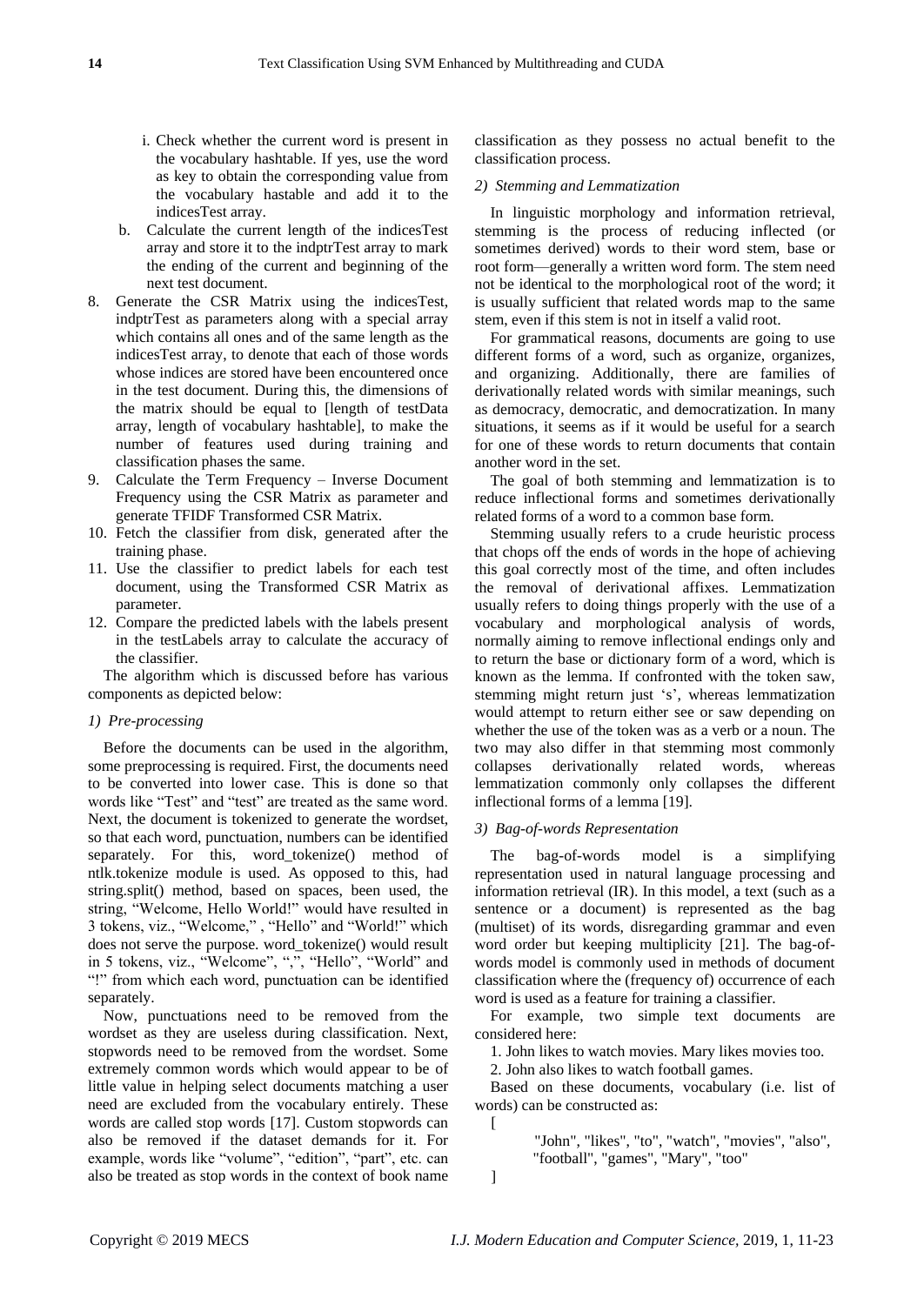{

}

In practice, the Bag-of-words model is mainly used as a tool of feature generation. After transforming the text into a "bag of words", various measures to characterize the text can be calculated. The most common type of characteristics, or features calculated from the Bag-ofwords model is term frequency, namely, the number of times a term appears in the text. For the example above, the following two lists can be constructed to record the term frequencies of all the distinct words:

(1) [1, 2, 1, 1, 2, 0, 0, 0, 1, 1] (2) [1, 1, 1, 1, 0, 1, 1, 1, 0, 0]

Each entry of the lists refers to count of the corresponding entry in the list (this is also the histogram representation). For example, in the first list (which represents document 1), the first two entries are "1,2". The first entry corresponds to the word "John" which is the first word in the list, and its value is "1" because "John" appears in the first document 1 time. Similarly, the second entry corresponds to the word "likes" which is the second word in the list, and its value is "2" because "likes" appears in the first document 2 times. This list (or vector) representation does not preserve the order of the words in the original sentences, which is just the main feature of the Bag-of-words model. This kind of representation has several successful applications, for example email filtering [21].

This can be represented using a 2D array as:

|  |  |  |  | $\begin{bmatrix} 1 & 2 & 1 & 1 & 2 & 0 & 0 & 0 & 1 & 1 \\ 1 & 1 & 1 & 1 & 0 & 1 & 1 & 1 & 0 & 0 \end{bmatrix}$ |
|--|--|--|--|----------------------------------------------------------------------------------------------------------------|
|  |  |  |  |                                                                                                                |

Where row index denotes the document number and column index denotes the word index in the vocabulary. Whenever a word is encountered in a document, element present in that particular index [row, column] is incremented. All non-zero values in that matrix denote the number of occurrences of the word in a document.

As most documents will typically use a very small subset of the words used in the total dataset, the resulting matrix will have many feature values that are zeros. For instance, a collection of 10,000 short text documents (such as emails) will use a vocabulary with a size in the order of 100,000 unique words in total while each document will use 100 to 1000 unique words individually. In order to be able to store such a matrix in memory but also to speed up algebraic operations a sparse matrix is used [22]. For the same, Compressed Sparse Row matrix or CSR Matrix is used in this implementation.

#### *4) Vocabulary generation using Hashtable*

In this implementation, the vocabulary is constructed using a hashtable, where words are treated as keys and a numeric representation of that word as value to form every key-value pair. Unlike arrays, hashtables do not have any indices. So, the length of the hashtable before inserting the newly encountered word is treated as the numerical representation of that word.

As an example, the following two documents are considered:

1. John likes to watch movies. Mary likes movies too.

2. John also likes to watch football games.

This forms the vocabulary hashtable as : -

| "John"     | "0"  |
|------------|------|
| "likes"    | "1"  |
| "to"       | "2", |
| "watch"    | "3"  |
| "movies"   | "4"  |
| "also"     | 5"   |
| "football" | "6"  |
| "games"    | "7". |
| "Mary"     | "8"  |
| "too"      | «q»  |
|            |      |

Hashtable is used instead of an array is to improve the search-time complexity to O(1).

## *5) CSR Matrix Generation*

The compressed sparse row (CSR) or compressed row storage (CRS) format represents a matrix M by three (one-dimensional) arrays, that respectively contain nonzero values, the extents of rows, and column indices. It is similar to Coordinate list (COO) but compresses the row indices, hence the name. This format allows fast row access and matrix-vector multiplications (Mx). COO stores a list of (row, column, value) tuples. Ideally, the entries are sorted (by row index, then column index) to improve random access times. This is another format which is good for incremental matrix construction [23].

For example,

A matrix,

|                                             | 0 | 0 |                                             |
|---------------------------------------------|---|---|---------------------------------------------|
| $\begin{bmatrix} 0 \\ 0 \\ 0 \end{bmatrix}$ | 2 | 0 | $\begin{bmatrix} 0 \\ 4 \\ 1 \end{bmatrix}$ |
|                                             | 0 | 0 |                                             |

can be represented using CSR matrix as,

- $(1, 1)$  2
- $(1, 3)$  4

 $(2, 3)$  1

During the classification phase, while creating the CSR Matrix, the dimension should be set to [length of testData array, length of vocabulary hashtable], to make the number of features used during training and classification phases the same.

## *6) Term Frequency – Inverse Document Frequency*

Term frequency–inverse document frequency is a numerical statistic that is intended to reflect how important a word is to a document in a collection or corpus [18]. It is often used as a weighting factor in information retrieval, text mining, and user modeling. The TF-IDF value increases proportionally to the number of times a word appears in the document, but is often offset by the frequency of the word in the corpus, which helps to adjust for the fact that some words appear more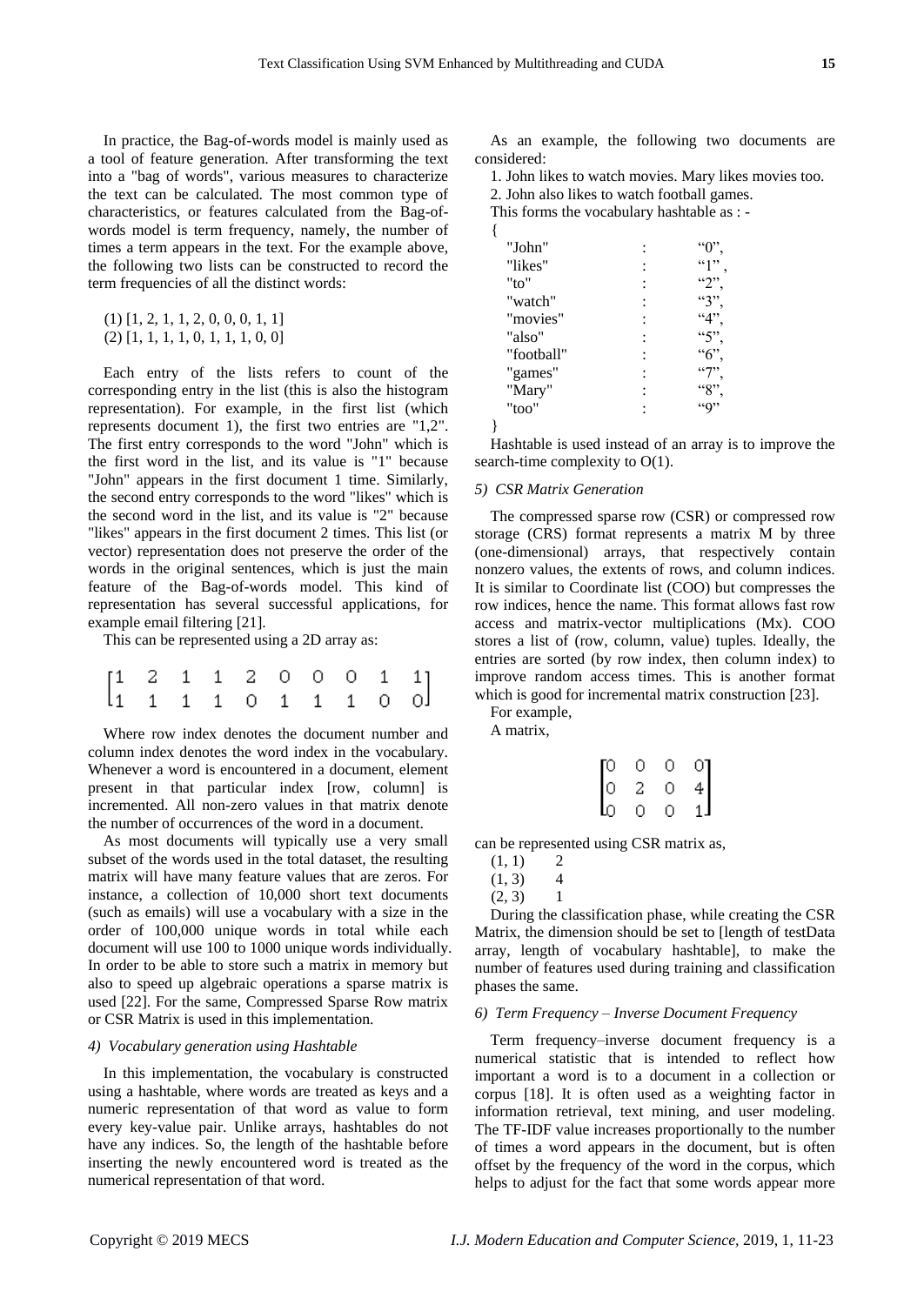frequently in general. Nowadays, TF-IDF is one of the most popular term-weighting schemes [24].

In this implementation, the normalized TF-IDF is stored as a CSR Matrix.

# *7) Support Vector Machine*

A support vector machine constructs a hyper-plane or set of hyper-planes in a high or infinite dimensional space, which can be used for classification, regression or other tasks. Intuitively, a good separation is achieved by the hyper-plane that has the largest distance to the nearest training data points of any class (so-called functional margin), since in general the larger the margin the lower the generalization error of the classifier [7,27].

## *8) Multiclass Classification: One-Vs-Rest*

This strategy consists in fitting one classifier per class. For each classifier, the class is fitted against all the other classes. In addition to its computational efficiency (only n\_classes classifiers are needed), one advantage of this approach is its interpretability. Since each class is represented by one classifier only, it is possible to gain knowledge about the class by inspecting its corresponding classifier [28]. After an extensive trial and error testing, OVR Strategy was chosen for this algorithm. It was found that OVR strategy gives more accuracy for most of the datasets which were used for testing this algorithm. Working methodology of the OVR strategy is already explained earlier.

The algorithm which has been elaborated in the previous paragraphs has been enhanced with the uses of multi-threading and CUDA as described below:

## *a) Multi-threading*

To implement multithreading, some changes need to be done in the previously proposed algorithms. In the step 3 of training and in the step 4 of classification algorithm, where each document is processed from the dataset, multithreading can be used, so that multiple documents can be processed simultaneously. Number of threads that can be created will depend upon the CPU capabilities. List of unique labels has to be a shared variable, because during training phase, whenever any of the threads finds a new unique label, it needs to add it to this list, and when one thread updates the unique labels list, all the other threads should get this updated list. So, updating unique labels list needs to be treated as a critical section, and lock needs to be acquired while entering this critical section and needs to be released while leaving. During testing phase, this critical section is not required as nothing will be added to the unique labels list. Each thread will be given a near equal subset of the dataset and will create their own data and labels array. At the end, individual arrays created by each thread needs to be merged to obtain the complete data and label array for the given dataset. To add this enhancement, the following changes needs to be done:

- 1. Set number\_of\_threads according to the CPU Capibilites
- 2. Set data per thread  $=$  dataset size / number of threads
- 3. Create dataQueue and labelQueue to store individual data and label arrays obtained by each thread
- 4. Create a 1D array to store the list of threads
- 5. Repeat for i varriying 0 to number of threads-1
	- a. Calculate start\_index =  $i * data\_per\_thread$  and end\_index =  $((i+1) * data\_per\_thread) -1$ . This start index and end\_index denote the start and end index of the dataset which the current thread (Thread ID i) will be working with.
	- b. Create a new thread and pass the folliwng: i as thread ID, dataset (including labels), start\_index, end\_index, dataQueue, labelQueue, type of thread - "Train" or "Test"
	- c. Add the newly created thread to the list of threads
	- d. Start the newly created thread.
- 6. Increment i by 1
- 7. Create a new thread and pass the folliwng: i as thread ID, dataset (including labels), start\_index, end\_index, dataQueue, labelQueue, type of thread - "Train" or "Test". start\_index is calculated same as earlier, but end index  $=$  dataset size  $- 1$ . This thread is created outside of the loop, sperately, becasue, if dataset\_size is not divisible by number of threads, then using the formula used above for end\_index will miss out last few data.For this same reason, the above loop itirates one less time (0 to number\_of\_threads - 1 instead of 0 to number\_of\_threads).
- 8. Add the newly created thread to the list of threads
- 9. Start the newly created thread
- 10. Do the following in the body of each thread, which all of the threads will execute:
	- a. For each document present in the provided subset of the dataset, given to the current thread, do the following:
		- i. Convert the document to lower case
		- ii. Tokenize the lower case document and generate the wordset
		- iii. Remove the following from the wordset:
		- 1. Punctuations
		- 2. Stopwords
		- 3. Custom stopwords based on training dataset (if required)
		- 4. Custom elements, such as numbers, roman numerals etc. as per requirement based on training dataset
		- iv. For each word present in the wordset, do the following:
		- 1. Tag the word with its corresponding parts of speech tag
		- 2. Perform stemming by finding out morphological root of the word using the parts of speech tag as one of the parameters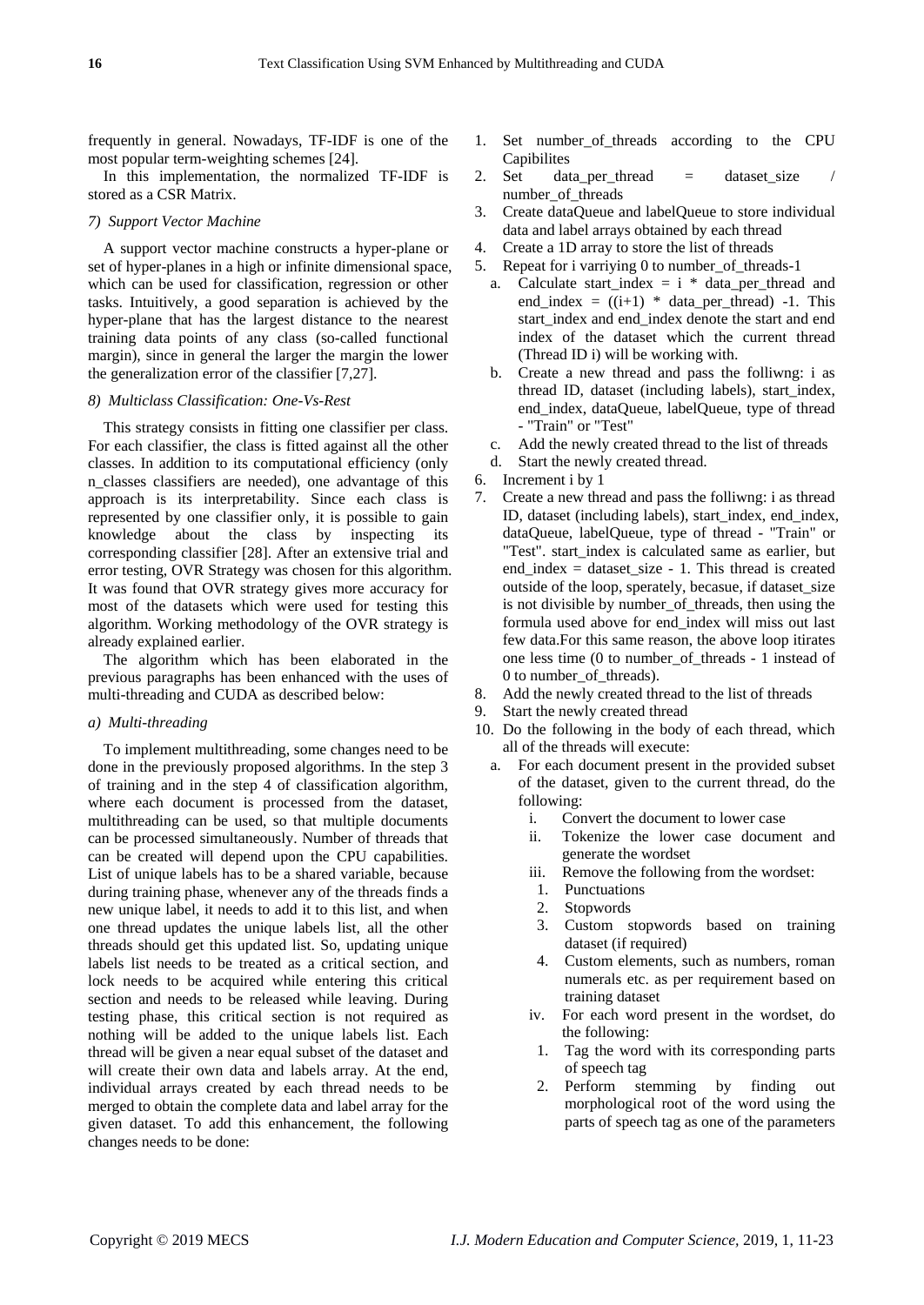- 3. Perform lemmatization on the stemmed word to generate clean word
- 4. Add the cleaned word to the cleaned wordset
- v. Add the cleaned wordset to data array of the current thread
- vi. If type of thread is "Train":
- 1. Check if the label of the current document is present in the uniqueLabels array or not. If yes, then aquire lock and then add it. After adding, release the lock.
- 2. Find out the index of the label of the current document in the uniqueLabels array and add that index to the label array of the current thread.
- vii. If type of thread is "Test":
- 1. Check if the label of the current document is present in the uniqueLabels array or not.If yes, then add its index, if not, then add -1 to the label array of the current thread.
	- b. Aquire a lock, as another ciritical section is encountered. Put data and label array of the current thread to the dataQueue and labelQueue respectively. Release the lock.
- 11. Wait for all threads to finish their work
- 12. Fetch all individual data and label arrays created by al the threads from the dataQueue and labelQueue respectively and merge them together to obtain combined data array and label array
- 13. Continue the original training and classification algorithm after this
- *b) GPU Parallelism using CUDA*

CUDA or Compute Unified Device Architecture is a parallel computing platform and application programming interface (API) model created by nVidia. It enables programmers to use a CUDA-enabled GPU for general purpose processing – an approach termed GPGPU (General-Purpose computing on Graphics Processing Units). The CUDA platform is a software layer that gives direct access to the GPU's virtual instruction set and parallel computational elements, for the execution of compute kernels. CUDA supports programming frameworks such as OpenACC and OpenCL to simplify parallel programming of heterogeneous CPU/GPU systems.

GPU based parallel programming can increase the speed of some algorithms significantly. In this project, authors have tried to use GPU parallelism for the document processing phase, but that attempt was unsuccessful because CUDA only supports those data types which have fixed shapes of its own. Another place where GPU parallelism can be applied, is during creation of the CSR Matrix, which is the step 7 of both training and classification algorithm. Based on the GPU capabilities, number of threads and blocks has to be chosen. Each thread will be given a near equal subset of the data and label array and will create their own label,

indPtr and indices array. At the end, individual arrays created by each thread needs to be merged one after another to obtain the complete label, indPtr and indices array for the whole dataset. During this process, the ordering of data is changed randomly based on thread execution. For this reason, label array is also sent to each thread and a new combined label array is created at the end. Vocabulary hashtable has to be created during this process. This has to be shared among all the threads. So, inserting any data into the hashtable has to be treated as a critical section. So, this operation has to be performed as an atomic operation. If CUDA is not available, OpenCL based GPU parallelism can also be used in this place a similar manner. If neither is available, a same kind of algorithm can be used using multithreading. To add this enhancement, the following changes needs to be done:

- 1. Retrieve maximum capabilities of the GPU using cudaGetDeviceProperties function. This will provide maxThreadsPerBlock, maxThreadsDimesnion, maxGridSize and calculate the number\_of\_threads that will be created by multiplying values of maxTheadsDimension
- 2. Set data\_per\_thread  $=$  dataset\_size number of threads
- 3. Create indPtrQueue, indicesQueue and labelQueue to store individual indPtr, indices and label arrays obtained by each thread.
- 4. Launch kernel where dimensions are set based on maximum GPU capibilites and send the data and labels array along with the value of data\_per\_thread and number\_of\_threads.
- 5. Inside the kernel function, do the follwing:
	- a. Calculate start\_index =  $i * data\_per\_thread$  and end\_index =  $((i+1) * data per_{thread}) -1$ . If current thread  $id$  = number of threads - 1 (i.e. if the current thread is the last thread), then set end index = dataset size - 1. This is done, becasue, if dataset size is not divisible by number\_of\_threads, then using the formula used before for end\_index will miss out last few data.
	- b. Create a subset\_data array from data array, from index number start\_index to end\_index.
	- c. Create two 1D arrays indices and indPtr, which will be used to store relevant data for the current subset\_data.
	- d. For each cleaned wordset in the subset\_data array:
	- i. For each word present in the current wordset:
		- 1. Check whether the current word is absent in the vocabulary hashtable. If yes, then calculate the current length of the vocabulary hashtable, which will be used to represent this word numerically. Then, using this word as key and this numeric value as value, form the  $\langle key \text{-}value \rangle$  pair and add it to the vocabulary hashtable. Adding data to the hashtable has to be performed as an atomic operation.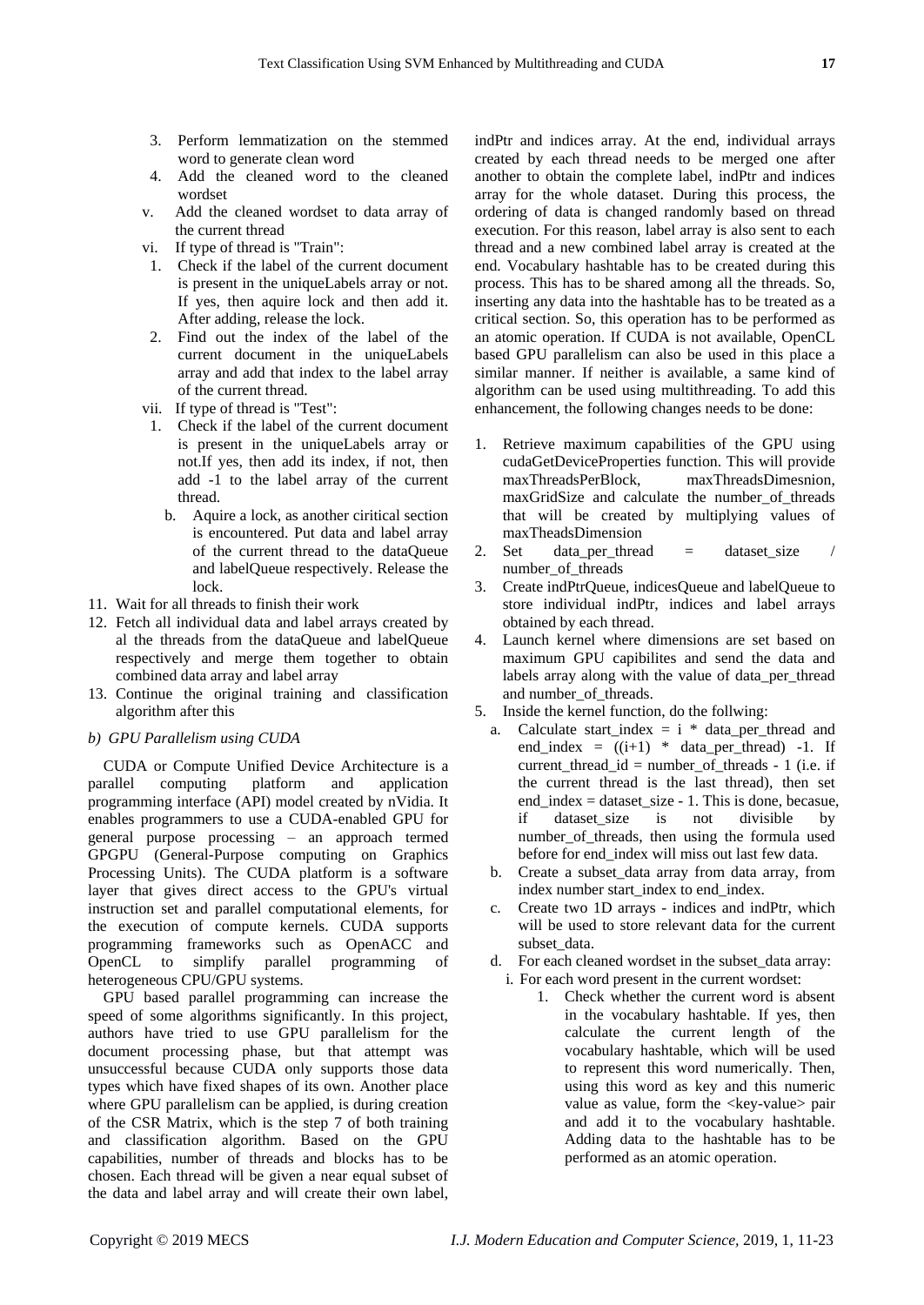- 2. Use the word as key to obtain the corresponding value from the vocabulary hastable and add it to the indices array.
- ii.Calculate the current length of the indices array and store it to the indPtr array to mark the ending of the current and beginning of the next document.
	- e. Put indPtr, indices & label array to the indPtrQueue, indicesQueue and labelQueue array respectively. This operation needs to be performed as an atomic operation.
- 6. Wait for all the threads to finish their operations.
- 7. Add 0 to indPtr.
- 8. Clear all the values of labels array.
- 9. For each value in indPtrQueue, indicesQueue and labelQueue, do the following: Size of all the queues are same, so one element will be taken from each.
	- a. Append the current indices array fetched from indicesQueue to the existing indices array.
	- b. Append the current labels array fetched from labelsQueue to the existing labels array.
	- c.  $j =$  last\_index\_of (indPtr)
	- d. last\_value =  $indPtr[i]$
	- e. individual\_indPtr = current indPtr array fetched from indPtrQueue
	- f. Repeat for k varying from 0 to size of(individual indPtr) – 1
		- i. indPtr[k+j] = individual indPtr[k] + last value
- 10. Continue the original training and classification algorithm after this.

#### IV. TEST CASES

The testing phase makes use of four data sets out of which three are publicly available and the last dataset was collected from live twitter feeds.

The datasets are: -

- 1. List of books from Library Genesis Project.
- 2. 20 news group dataset from scikit-learn.
- 3. 4 out of 20 categories in 20 news group.

4. Twitter data set collected using Twitter Streaming API.

## *A. List of books from Library Genesis Project*

Based in Russia, this is the largest and longest running currently openly available collection of ebooks. Headed by a team led by bookwarrior and Bill\_G (of fiction torrent fame), they have several initiatives:

- i. Over 1.5 million files of mainly non-fiction ebooks.
- ii. An equivalent number of mainly fiction ebooks.
- iii. 20 million+ papers from journals of science, history, art etc.
- iv. Comics, magazines and paintings; totally amounting to at least 100 TB. [29]

An SQL file is hosted by the Library Genesis Project which contains the list of books that they host. This file is open source and can be used by the community. It is licensed under Apache License version 2.0 [30]. This SQL file is used to fetch the names of the books which belong to certain subjects. The subjects which are taken into consideration are – Chemistry, Physics, Biology, Mathematics, Psychology and Computer Science. The training data set contains approximately 90,000 book names. Certain stop words, like "volume", "part", "edition", etc. are stop words which specifically pertain to book names. Hence, such stop words have to be considered in the cleaning phase. Each label has to be denoted by a numeric value as SVMs can only work with numeric values. The names of subjects are converted into numeric values by the program reading it.

Another sheet containing hundred book names of each subject is created manually using publicly known books and saved as an Excel file. This data set is used to test the accuracy of the classifier. The book classifier correctly classified the books from the testing data set with an accuracy of nearly 76.77%.

# *B. 20 News group dataset from scikit-learn*

The 20 newsgroups dataset comprises around 18000 newsgroups posts on 20 topics split in two subsets: one for training (or development) and the other one for testing (or for performance evaluation). The split between the train and test set is based upon messages posted before and after a specific date. [31] The training data set contains of 11,314 posts and the testing data set contains 7,532 posts. [32]. Against each post, there is an associated label which will be one of the 20 possible labels. Each of these twenty labels are internally represented as numbers, instead of strings as SVMs can only work with numeric data. There are unnecessary metadata like "summary", "from", "subject", etc. which are not related to any topic whatsoever and only degrades the accuracy of the classifier. To improve the accuracy, these headers and footers are removed and then proceed as normal with creating the classifier. The accuracy of the classifier before removing the headers was 57.67% using an SVM with Linear kernel with One-Vs-Rest (OVR or OVA). The accuracy of the same dataset, using the same SVM and Linear kernel, but after removing the headers and footers, reached a significant 61.34%. To further improve the accuracy, standard stop words were removed. Since these are normal day to day posts, written by humans, there are no context specific stop words. To do this, the NLTK package contains a list of such standard stop words which occur very frequently in the English corpus. Each post is checked for words which are present in this list of stop words. After removing such stop words, an accuracy of 68.77% was achieved with the same SVM with Linear kernel with One-Vs-Rest (OVR or OVA).

# *C. 4 out of 20 categories in 20 news group dataset from scikit-learn*

Four of the 20 categories are considered for further testing. The four categories are – alt.atheism,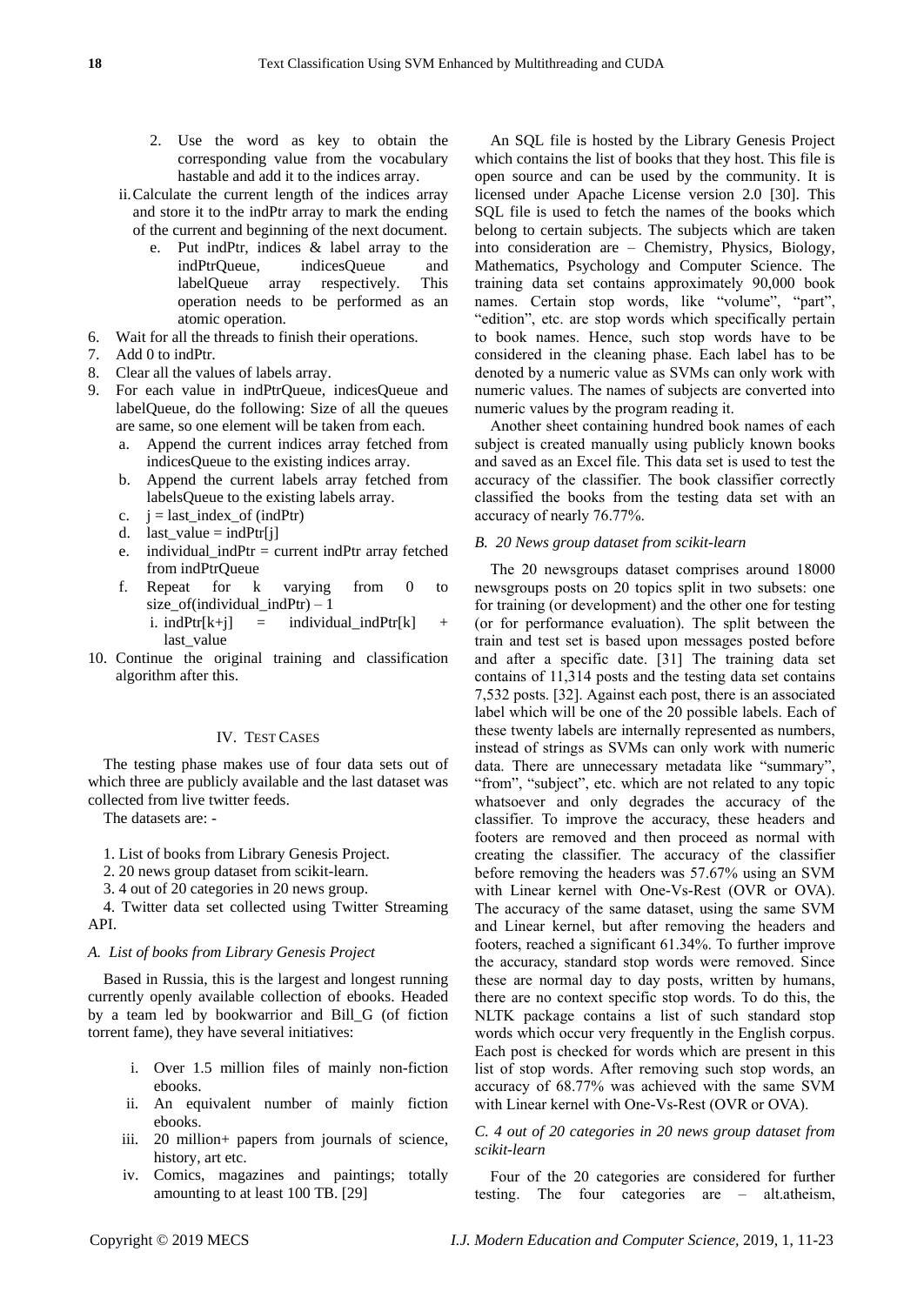soc.religion.christian, comp.graphics and sci.med. Here, two categories, viz., alt.atheism and soc.religion.christian are closely related to each other, which would help analyze how good the classifier is at correctly identifying posts from these two classes. This would help identify exceptionally well trained classifiers as only the best classifiers would be able to correctly classify posts from these groups – thus increasing the overall percentage which would be indicative of the fact that it is an efficient classifier. The other two classes, viz., comp.graphics and sci.med are totally unrelated and have been selected as a control setup for cases when the classifier might not have been properly trained. If a classifier routinely incorrectly identifies test data from these two categories then it can be safely concluded that the classifier has been trained improperly.

The training data set contains 2,257 posts and the test data set contains 1,502 posts when the afore mentioned 4 out of 20 categories are selected. The accuracy of an SVM with Linear kernel with One-Vs-Rest (OVR or OVA) using this training and test data set reached 82.16%.

# *D. Twitter data set collected using Twitter Streaming API*

The Twitter Streaming APIs give developers low latency access to Twitter's global stream of Tweet data. Public streams, which have been used in this implementation, are streams of the public data flowing through Twitter. These are suitable for following specific users or topics, and data mining. A streaming client will be pushed messages indicating Tweets and other events have occurred, without any of the overhead associated with polling a REST endpoint. The streaming process gets the input Tweets and performs any parsing, filtering, and/or aggregation needed before storing the result to a data store. The HTTP handling process queries the data store for results in response to user requests. The benefits from having a real-time stream of Tweet data make the integration worthwhile for many types of apps [33].

For the present research work, some popular categories were thought of, viz., Movie, Food, Politics and Sports. Then, probable related keywords were chosen for each category to make up a list of search strings for each category. These additional related terms or keywords help to find more sample tweets from the live feed. These four categories are clearly disjoint and will help increase the accuracy of the classifier. For example, Food and Politics are in no way related to each other, neither are Sports and Movie. Sure enough, there can be cases where a person has tweeted about a movie which is based on some sport; but those would be fairly rare. The list of keywords chosen for each category is as follows:-

1. Movie- "hollywood", "movie", "actor", "grammy", "ironman", "superman", "spiderman", "pokemon", "captain america", "tintin", "the blacklist"

2. Food- "food", "cuisine", "tasty", "yummy", "yum"

3. Politics- "politics", "political", "vote", "trump", "obama"

4. Sports- "sports", "cricket", "baseball", "basketball", "football", "olympics"

This data collection process based on keywords was run on a Microsoft Azure Virtual Machine with a Python application running in four individual command prompts, one for each category. At the end of 48 hours, the data collected was assimilated and was put together and labelled as the training data set in a JSON file. This same process was run for another 24 hours, and at the end, the data was put together and labelled as test data also in JSON format. The total number of cleaned tweets in the training dataset resulted to 12 lakhs and the total number of cleaned tweet in the testing data set amounted to 8 lakhs. The data collection process lasted for 72 hours in total. This data set was biased more towards the "Politics" category. There were almost double or triple times the number of tweets of "movie" category in "politics" category. The other categories had more or less the same number of tweets.

The Twitter Streaming API returns a JSON object which contains a number of fields out of which there is a "text" field which contains the main tweet. The other fields are just meta-data like date of post, time, username, etc. The "text" field is in raw byte format, indicated by a "\b" right at the beginning of the text string. The string corresponding to the "text" field needs to be cleaned since it contains indicators like "RT" if it is a retweet, hashtags, links to external websites, special characters, emojis, etc.

The cleaning phase involves removing unnecessary links, special characters and other such substrings as mentioned afore. The following substrings are removed from the string corresponding to the "text" field:-

1. New line characters are replaced with a single space.

2. HTML sequences like & amp; & alt; are removed using regular expressions.

3. Twitter handles are removed using regular expressions. The string is searched for ' $@$ '. Anything following that is removed, unless a space is encountered, and the search process continues to the next substring.

4. External links like http, https, www, ftp are also removed using regular expressions.

5. Websites are removed by checking whether a dot ('.') exists in the third or the fourth position from the end of the string.

6. The "\b" indicator at the beginning of the string is removed.

7. The "RT" – retweet indicator is also removed.

8. For hashtags, anything after the "#" symbol is considered as a word for further processing.

9. Emojis are expressed in the string as hexadecimal characters which begin with "\x". Such substrings are identified in the string and are removed. This also removes any unprintable characters that a Twitter user might have put in his tweet.

All these words are striped off of white spaces and are added to a list. This list now contains the cleaned words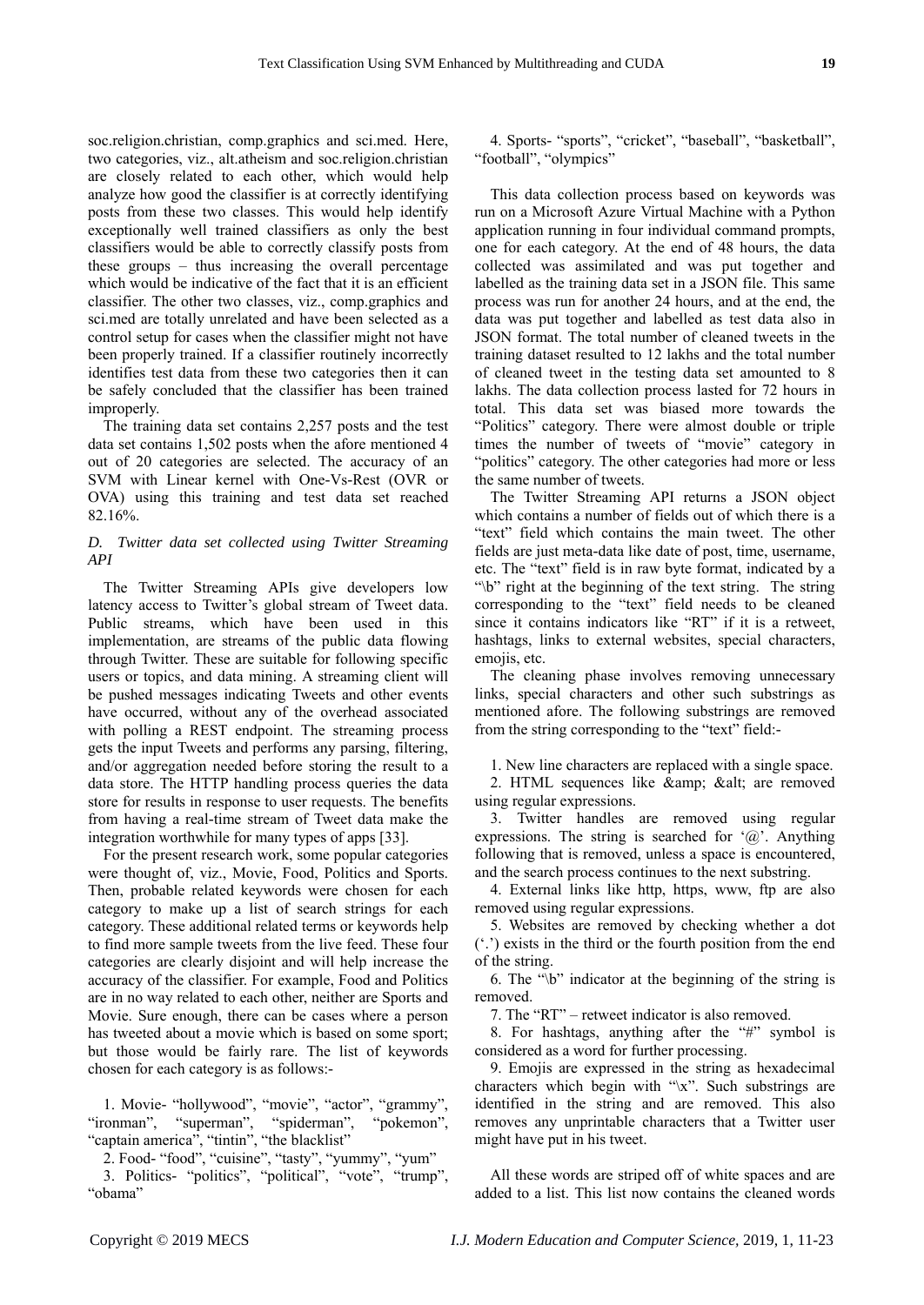which are then added with a corresponding label. The label is the category currently under consideration. This results in a two-attribute format, where the first attribute denotes the list of cleaned words from the initial string and the second attribute denotes the category. A list of these tuples is created to get the final list for that category. This process is repeated for all the four categories. At the end of the cleaning process, four 2 dimensional lists are created, each list for each category. All these lists are saved in a JSON file. This is what is fed into the rest of the program for the training as well as classification phases.

One key-value pair of this dataset is like:-

"President Trump and his majorities in the House and Senate regroup after failure to pass the health care bill": "Politics", where the tweet is the key and the category is the value.

# V. RESULTS AND DISCUSSION

#### *A. Accuracy Comparisons*

For comparing accuracy, various classifiers are compared during testing. SVM with linear kernel with both OVO strategy and OVR strategy are compared in this manner. SVM with RBF and Polynomial kernel both were tested with OVR strategy, as OVO is not supported by API. Linear, RBF and Polynomial kernels are compared in this manner. SVM is also compared with many other classifiers which are inherently Multiclass classifiers, like K-Neighbors, Decision Tree, Random Forest, Ada Boost, Bernoulli Naive Bayes and Multinomial Naive Bayes Classifiers. From preprocessing to Transformed CSR Matrix generation using TF-IDF all the steps of this algorithm is followed for all the classifiers. Only the last step where the output of TF-

Table 1. F1 Score and Accuracy in a scale of 0 to 1 for all the classifiers used for 20 Newsgroup Corpus and 4 of 20 Newsgroup

|                                |          | 20 Newsgroup Corpus | 4 of 20 Newsgroup |          |  |
|--------------------------------|----------|---------------------|-------------------|----------|--|
|                                | F1       | Accuracy            | F1                | Accuracy |  |
| Linear<br>SVM-OVO              | 0.660234 | 0.671402            | 0.804991          | 0.813582 |  |
| Linear<br><b>SVM-OVR</b>       | 0.675375 | 0.687732            | 0.812527          | 0.821571 |  |
| <b>RBF SVM-</b><br><b>OVR</b>  | 0.627826 | 0.658125            | 0.739714          | 0.766977 |  |
| Polynomial<br><b>SVM-OVR</b>   | 0.184571 | 0.138078            | 0.731497          | 0.748336 |  |
| K-<br>Neighbors<br>Classifier  | 0.054097 | 0.065454            | 0.658187          | 0.663782 |  |
| Decision<br>Tree               | 0.397888 | 0.406930            | 0.565576          | 0.579228 |  |
| Random<br>Forest<br>Classifier | 0.439937 | 0.452735            | 0.655613          | 0.667776 |  |
| Ada Boost<br>Classifier        | 0.403365 | 0.403365            | 0.664652          | 0.673103 |  |
| <b>Bernoulli</b><br>NB         | 0.420290 | 0.448221            | 0.658187          | 0.663782 |  |
| Multinomial<br>NB              | 0.600471 | 0.634758            | 0.648719          | 0.708389 |  |

IDF is fed into the Linear SVM with OVR strategy is replaced with respective classifiers. Table 1 and table 2 demonstrate the corresponding outputs obtained. The results have been shown correct up to 6 decimal places.

Table 2. F1 Score and Accuracy in a scale of 0 to 1 for all the classifiers used for LibGen Books Dataset and Twitter Dataset

|                               | LibGen Books<br>Dataset |          | <b>Twitter Dataset</b> |          |  |
|-------------------------------|-------------------------|----------|------------------------|----------|--|
|                               | F1                      | Accuracy | F1                     | Accuracy |  |
| Linear<br>SVM-OVO             | 0.488098                | 0.797979 | 0.936331               | 0.935820 |  |
| Linear<br><b>SVM-OVR</b>      | 0.400390                | 0.767677 | 0.937314               | 0.936752 |  |
| <b>RBF SVM-</b><br><b>OVR</b> | 0.392233                | 0.760943 |                        |          |  |
| K-<br>Neighbors<br>Classifier | 0.348024                | 0.643098 |                        |          |  |
| Decision<br>Tree              | 0.376014                | 0.690236 | 0.914752               | 0.913779 |  |
| Ada Boost<br>Classifier       | 0.427957                | 0.414141 | 0.887528               | 0.879945 |  |
| <b>Bernoulli</b><br>NB        | 0.473471                | 0.741044 | 0.927057               | 0.926928 |  |
| Multinomial<br>ΝB             | 0.433427                | 0.686869 | 0.892711               | 0.893348 |  |

As seen from the previous tables, some of the classifiers failed for certain datasets, like polynomial SVM with OVR and random forest for both LibGen and Twitter dataset, RBF SVM with OVR and K-Neighbors for Twitter dataset. These classifiers failed after they consumed a lot of CPU and eventually ran out of memory in the testing environment used – AMD FX-6100 Hexacore processor with 10 GB RAM. They failed because of the size of the dataset could not be handled by the classifier in the given testing environment.

Figure 1 depicts a comparative study of the results as shown in table 1.



Fig.1. Accuracy comparison bar chart of various classifiers for 20 Newsgroup and 4 of 20 Newsgroup datasets.

20 Newsgroup consists of 20 different classes, so naturally the accuracy is less than 4 of 20 Newsgroup which contains 4 classes. Here, it is seen from figure 1 that for both the cases performance of Linear SVM with OVR is better than all the other classifiers.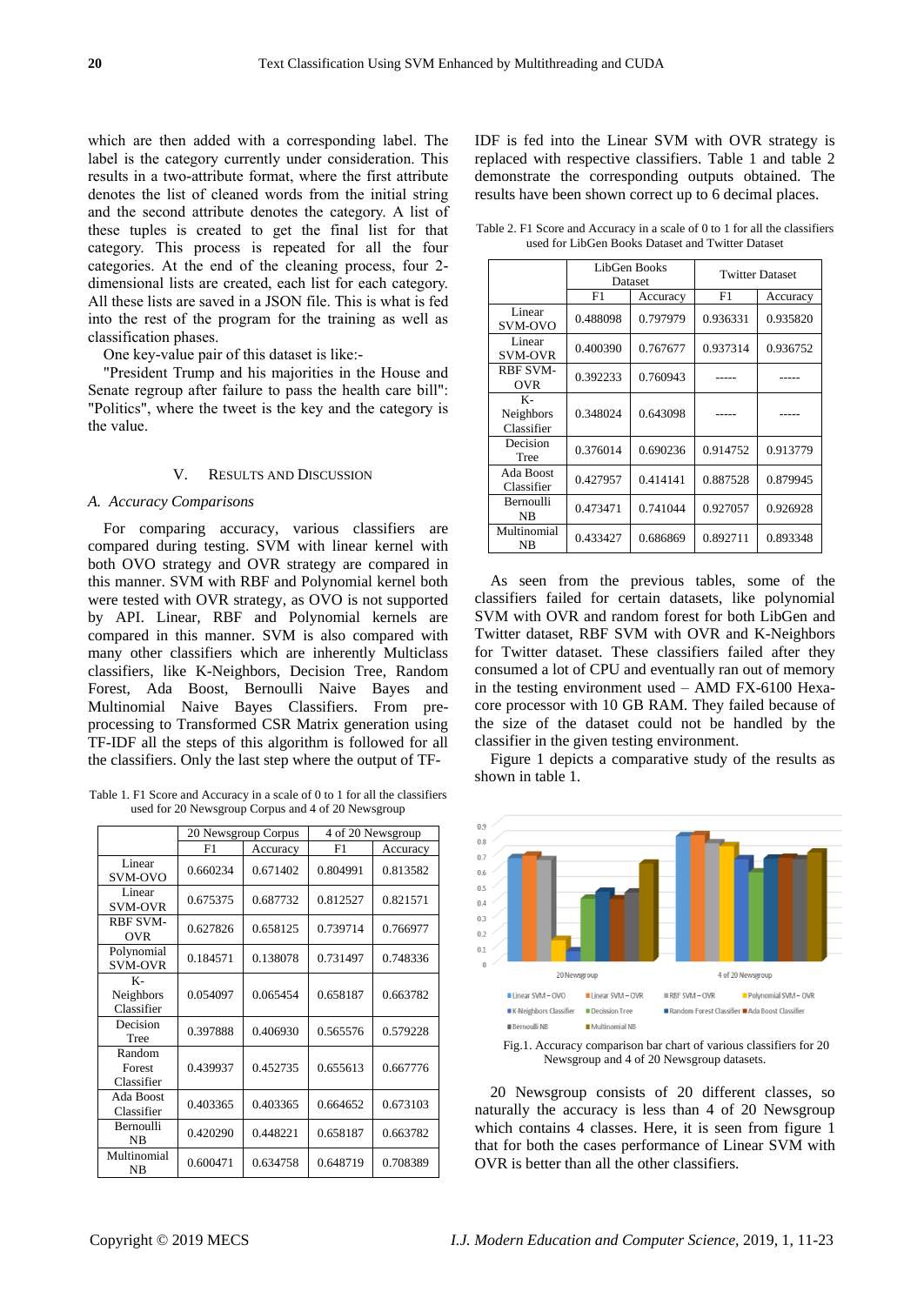LibGen books dataset was classified using various classifiers using same training and testing data given to all the classifiers. Only in this dataset, as depicted in figure 2, it can be noticed that the accuracy of Linear SVM with OVO is slightly better than OVR.



Fig.2. Accuracy comparison bar chart of various classifiers for LibGen dataset.

As seen from figure 3, Twitter streaming dataset gave very high accuracy in all the classifiers, because of the extensive cleaning processes the dataset has went through and also for the proposed algorithm.

Linear SVM with OVO and OVR gives almost the same accuracy as per the graph but the exact figures are OVO gives an accuracy of 0.935820206987 or about 93.4% where OVR gives 0.936752091088. So, it is noted that Linear SVM with OVR gives the most accurate result.



Fig.3. Accuracy comparison bar chart of various classifiers for Twitter streaming dataset.



*B. Accuracy Comparisons*

Fig.4. Execution speed comparison bar chart of base and enhanced algorithm for all the datasets

The originally proposed base algorithm was later enhanced using two enhancements – multithreading and GPU parallelism using CUDA.

For testing, at first, the base algorithm was executed. For the second test, the first enhancement, multithreading, was introduced. For the last test, both enhancements were used, i.e., multithreading and GPU parallelism. All the three tests were carried out on a Windows 10 Home Edition laptop with a dual-core Intel® Core ™ i3-2350M processor, clocked at 2.30 GHz with Hyper-Threading (enables it to have 4 threads), with 4 GB of RAM and nVidia® GeForce® 610M GPU with CUDA® compute capability of 2.1.

After all the three tests, it was observed that multithreading has increased the speed of execution at a significant level if the dataset is large (LibGen Books and Tweets). For smaller datasets (20 Newsgroup and 4 of 20 Newsgroup), the effect has not been that significant. After introducing GPU parallelism along with multi-threading, it was observed that for large datasets (LibGen Books and Tweets) execution speed has increased. But for small datasets like 20 Newsgroup, the execution speed decreases. For very small datasets like 4 of 20 Newsgroup, execution speed decreases significantly even worse than the base algorithm without any enhancements. For GPU parallelism using CUDA, data needed to be transferred from CPU to GPU and vice-versa. This extra overhead has caused the overall speed to decrease in case of small datasets. But for large datasets, the level of speed enhancement achieved has been more than the extra overhead, as there was a lot of data available to be worked on in parallel, so the overall execution speed has increased.

#### VI. CONCLUSION

While developing this system, a conscious effort has been made to create and develop a robust and efficient, making use of available tools, techniques and resources – that would generate an elegant system for automatic text classification.

The present research work has successfully implemented an SVM with One-Vs-Rest strategy with an appreciable amount of accuracy for all the data sets that have been used to test the accuracy of the system. It has also provided a comparative study of most of the popular classifiers. The performance, accuracy and time for training each of the classifiers have been compared. To perform this study, the authors have made use of the scikit-learn package – almost all the popular classifiers, like Decision Tree, K-Neighbors Classifier, RBF – SVM with OVO and OVR, etc. are present. The authors have proposed enhancements to their base algorithm by using multi-threading and GPU parallelism. By doing so, the training time of the Linear-SVM classifier with OVR on the LibGen dataset was reduced to just 22.22% (multithreaded time \* 100/single threaded time) of the time taken by the same classifier without multi-threading. This was achieved on a Windows 10 desktop PC with a hexacore AMD FX6100 processor, clocked at 3.6 GHz, with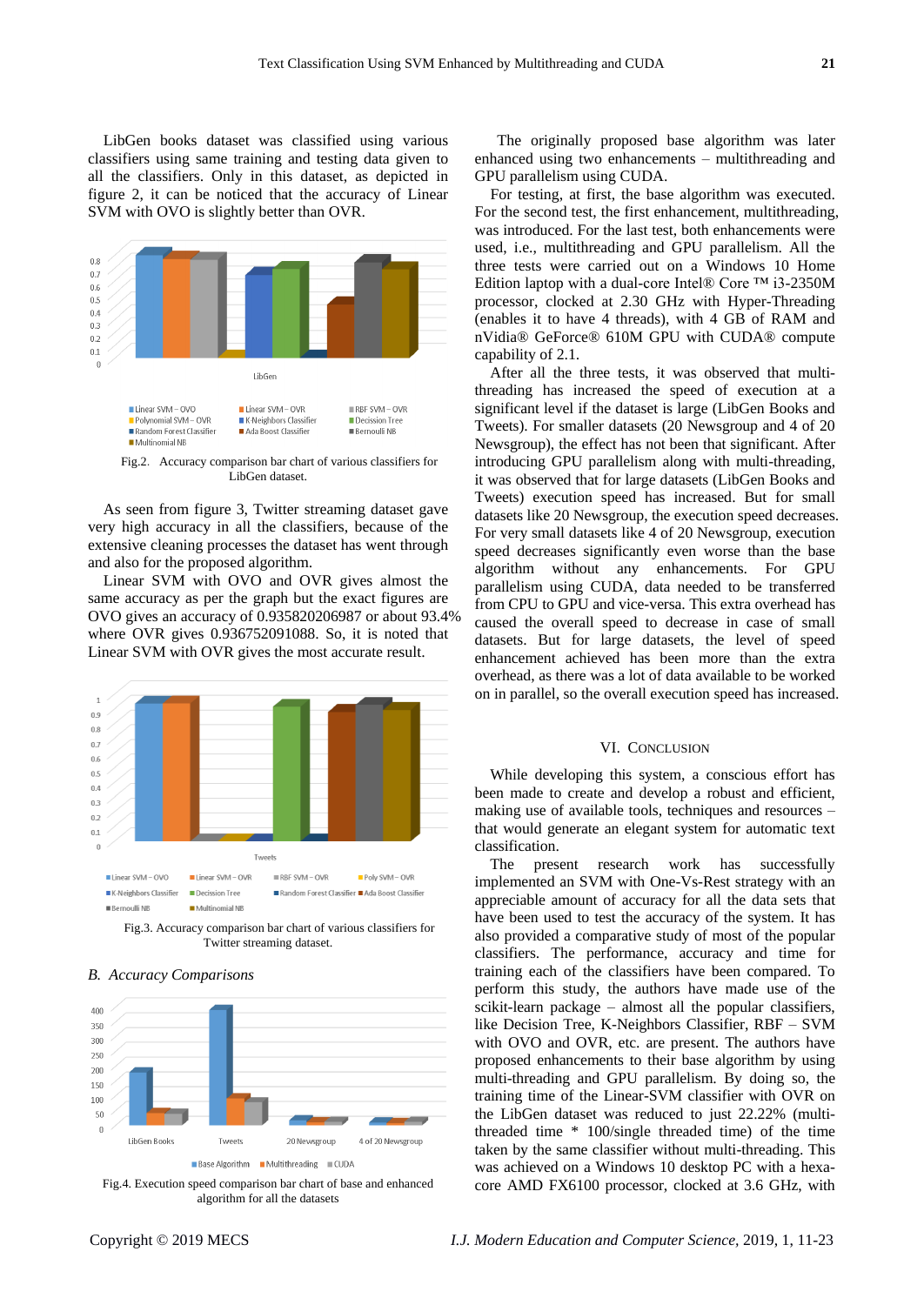10 GB of RAM, at an average of 8% CPU usage. All relevant statistics have been provided in the present paper.

Further improvements in execution time can be achieved by using GPU parallelism while creating the classifier object. As forethought, this approach can be used to classify YouTube videos, blogs, Facebook posts, or any other form of digital document. The classifier can be trained in a perpetual manner so that the classifier is aware of recent trending words. Similarly, data sets formed using previous decade's newspapers or blogs would provide an insight to archaic words to the classifier, like "bedlam", "demit", "dight" or "grimalkin" – which are no longer used frequently in the English corpus – and can therefore be used to classify old digital documents as well. Also, data sets provided by organizations like commoncrawl, which offer petabytes of data collected over more than 7 years of web crawling.

On a concluding note, the area of text classification is an ongoing research area and one could expect more efficient algorithms in the near future. With the size of the web ever increasing and the number of users skyrocketing, automatic text classification would be a pressing need felt by every single user.

#### **REFERENCES**

- [1] Thorsten Joachims. Text Categorization with Support Vector Machines: Learning with Many Relevant Features, In Proceedings of European Conference on Machine Learning, 1998, pp. 137 – 142.
- [2] M. Ikonomakis, S. Kotsiantis and V. Tampakas. Text Classification Using Machine Learning Techniques, WSEAS Transactions On Computers, Issue 8, Volume 4, 2005, pp. 966 – 974.
- [3] Y. Yang. An Evaluation of Statistical Approaches to Text Categorization, Journal of Information Retrieval, 1(1/2), 1999, pp.  $67 - 88$ .
- [4] Yang Y., Zhang J. and Kisiel B. A Scalability Analysis of Classifiers in Text Categorization, In Proceedings of the 26<sup>th</sup> Annual International ACM SIGIR Conference on Research and Development in Information Retrieval.
- [5] P Jason D. M. Rennie. Improving Multi-class Text Classification with Naive Bayes, Massachusetts Institute of Technology, 2001.
- [6] J. Kivinen, M. Warmuth, and P. Auer. The Perceptron Algorithm vs. Winnow: Linear vs. Logarithmic Mistake Bounds When Few Input Variables Are Relevant, Artificial Intelligence, 1997, pp. 325 – 343.
- [7] Cortes, C. and Vapnik, V. Support-vector Networks. Machine Learning, 1995, pp. 273–297.
- [8] Thorsten Joachims. Transductive Inference for Text Classification using Support Vector Machines, In Proceedings of the Sixteenth International Conference on Machine Learning, 1999, pp. 200 – 209.
- [9] Aurangzeb Khan, Baharum Baharudin, Lam Hong Lee, Khairullah khan. A Review of Machine Learning Algorithms for Text-Documents Classification, Journal of Advances In Information Technology, Vol. 1, No. 1, 2010, pp. 4 – 20.
- [10] István Pilászy Text Categorization and Support Vector Machines, Department of Measurement and Information Systems. Budapest University of Technology and Economics.
- [11] Liwei Wei, Bo Wei, Bin Wang Text Classification Using Support Vector Machine with Mixture of Kernel, Journal

of Software Engineering and Applications, 2012, pp. 55 – 58.

- [12] Anurag Sarkar, Saptarshi Chatterjee, Writayan Das, Debabrata Datta Text Classification using Support Vector Machine, International Journal of Engineering Science Invention. Volume 4 Issue 11, 2015, pp. 33 – 37.
- [13] Durgesh K. Srivastava, Lekha Bhambhu. Data Classification Using Support Vector Machine, Journal of Theoretical and Applied Information Technology, Volume 12, No. 1, 2010, pp. 1 – 7.
- [14] https://www.quantstart.com/articles/Support-Vector-Machines-A-Guide-for-Beginners, last accessed: 11:10 am, 26-Jul-18.
- [15] Ryan Rifkin, MIT 9.520 Class 06, 25 Feb 2008, Multiclass Classification. Available at: http://www.mit.edu/~9.520/spring09/Classes/multiclass.p df, last accessed: 11:25 am, 26-Jul-18.
- [16] Bishop, M. Christopher. Pattern Recognition and Machine Learning. Springer, ISBN: 978-0-387-31073-2.
- [17] https://nlp.stanford.edu/IRbook/html/htmledition/dropping-common-terms-stopwords-1.html, last accessed: 11:30 am, 26-Jul-18.
- [18] A. Rajaraman, J.D. Ullman. Data Minin. Mining of Massive Datasets, pp.  $1-17$ , 2011, doi:10.1017/CBO9781139058452.002.
- [19] https://nlp.stanford.edu/IRbook/html/htmledition/stemming-and-lemmatization-1.html, last accessed: 11:35 am, 26-Jul-18.
- [20] http://www.nltk.org/howto/wordnet.html, last accessed: 11:45 am, 26-Jul-18.
- [21] Sivic, Josef. Efficient visual search of videos cast as text retrieval, IEEE Transactions On Pattern Analysis And Machine Intelligence, Volume 31, Number 4, 2009, pp.  $591 - 605$ .
- [22] http://scikitlearn.org/stable/modules/feature\_extraction.html, last accessed: 12:15 pm, 26-Jul-18.
- [23] https://docs.scipy.org/doc/scipy/reference/generated/scipy. sparse.coo\_matrix.html, last accseed: 12:30 pm, 26-Jul-18.
- [24] Breitinger, Corinna; Gipp, Bela; Langer, Stefan. Research-paper recommender systems: a literature survey. International Journal on Digital Libraries. 17 (4), pp. 305 – 338, 2015, doi:10.1007/s00799-015-0156-0.
- [25] Luhn, Hans Peter. "A Statistical Approach to Mechanized Encoding and Searching of Literary Information, IBM Journal of research and development. IBM. 1957, 1 (4): 315. doi:10.1147/rd.14.0309.
- [26] Spärck Jones, K. A Statistical Interpretation of Term Specificity and Its Application in Retrieval, Journal of Documentation. 28: pp. 11–21, 1972, doi:10.1108/eb026526.
- [27] http://scikit-learn.org/stable/modules/svm.html, last accessed: 12:45 pm, 26-Jul-18.
- [28] http://scikitlearn.org/stable/modules/generated/sklearn.mu lticlass.OneVsRestClassifier.html, last accessed: 1:10 pm, 26-Jul-18.
- [29] sites.google.com/site/themetalibrary/library-genesis, last accessed: 1:30 pm, 26-Jul-2018.
- [30] apache.org/dev/apply-license.html, last accessed: 1:35 pm, 26-Jul-2018.
- [31] scikit-learn.org/stable/datasets/twenty\_newsgroups.html, last accessed: 1:45 pm, 26-Jul-2018.
- [32] qwone.com/~jason/20Newsgroups, last accessed: 1:40 pm, 26-Jul-2018.
- [33] dev.twitter.com/streaming/overview, last accessed: 1:45 pm, 26-Jul-2018.